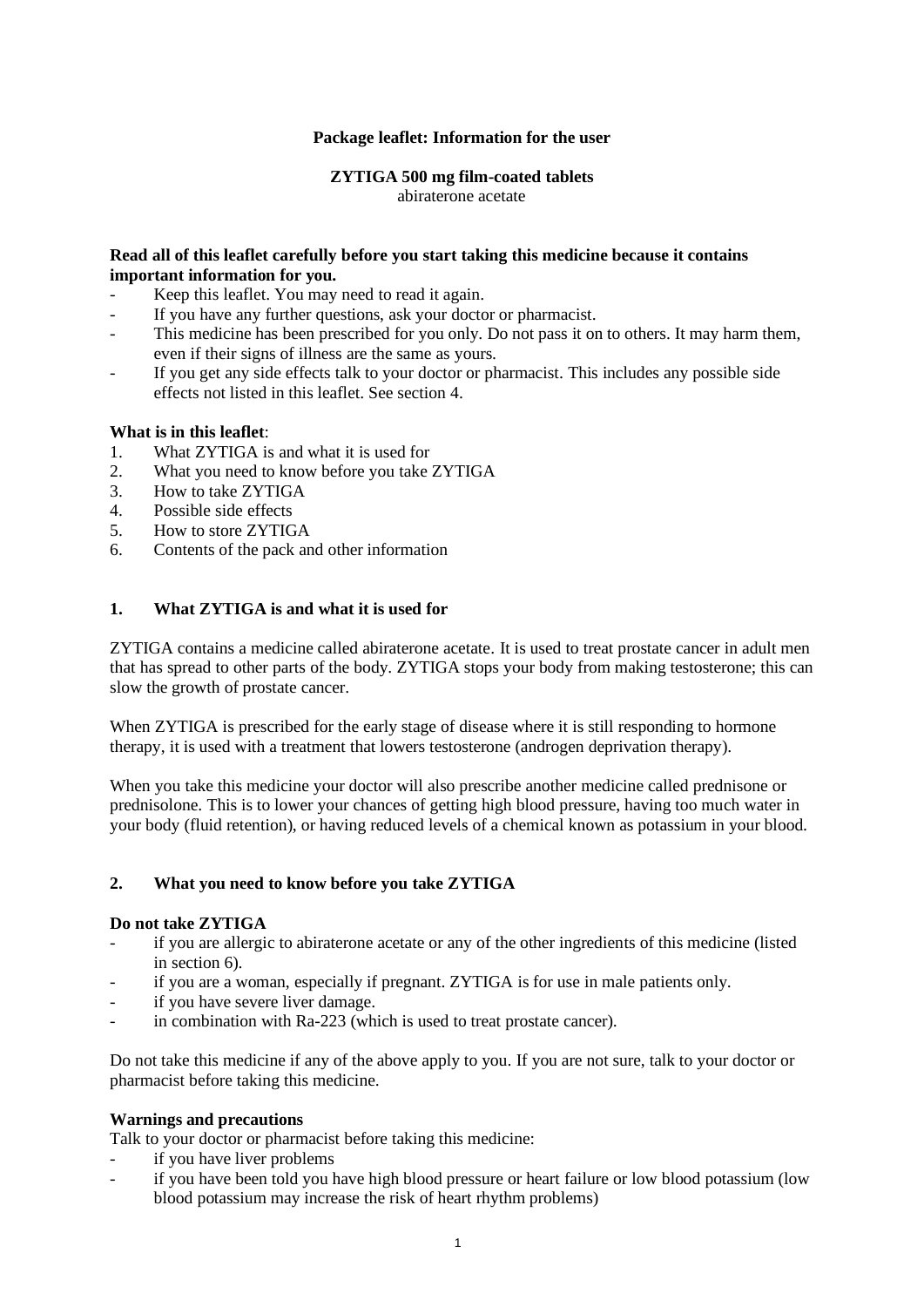- if you have had other heart or blood vessel problems
- if you have an irregular or rapid heart rate
- if you have shortness of breath
- if you have gained weight rapidly
- if you have swelling in the feet, ankles, or legs
- if you have taken a medicine known as ketoconazole in the past for prostate cancer
- about the need to take this medicine with prednisone or prednisolone
- about possible effects on your bones
- if you have high blood sugar.

Tell your doctor if you have been told you have any heart or blood vessel conditions, including heart rhythm problems (arrhythmia), or are being treated with medicines for these conditions.

Tell your doctor if you have yellowing of the skin or eyes, darkening of the urine, or severe nausea or vomiting, as these could be signs or symptoms of liver problems. Rarely, failure of the liver to function (called acute liver failure) may occur, which can lead to death.

Decrease in red blood cells, reduced sex drive (libido), muscle weakness and/or muscle pain may occur.

ZYTIGA must not be given in combination with Ra-223 due to a possible increase in the risk of bone fracture or death.

If you plan to take Ra-223 following treatment with ZYTIGA and prednisone/prednisolone, you must wait 5 days before starting treatment with Ra-223.

If you are not sure if any of the above apply to you, talk to your doctor or pharmacist before taking this medicine.

#### **Blood monitoring**

ZYTIGA may affect your liver, and you may not have any symptoms. When you are taking this medicine, your doctor will check your blood periodically to look for any effects on your liver.

#### **Children and adolescents**

This medicine is not for use in children and adolescents. If ZYTIGA is accidentally ingested by a child or adolescent, go to the hospital immediately and take the package leaflet with you to show to the emergency doctor.

#### **Other medicines and ZYTIGA**

Ask your doctor or pharmacist for advice before taking any medicine.

Tell your doctor or pharmacist if you are taking, have recently taken or might take any other medicines. This is important because ZYTIGA may increase the effects of a number of medicines including heart medicines, tranquilisers, some medicines for diabetes, herbal medicines (e.g., St John's wort) and others. Your doctor may want to change the dose of these medicines. Also, some medicines may increase or decrease the effects of ZYTIGA. This may lead to side effects or to ZYTIGA not working as well as it should.

Androgen deprivation treatment may increase the risk of heart rhythm problems. Tell your doctor if you are receiving medicine

- used to treat heart rhythm problems (e.g. quinidine, procainamide, amiodarone and sotalol);
- known to increase the risk of heart rhythm problems [e.g. methadone (used for pain relief and part of drug addiction detoxification), moxifloxacin (an antibiotic), antipsychotics (used for serious mental illnesses)].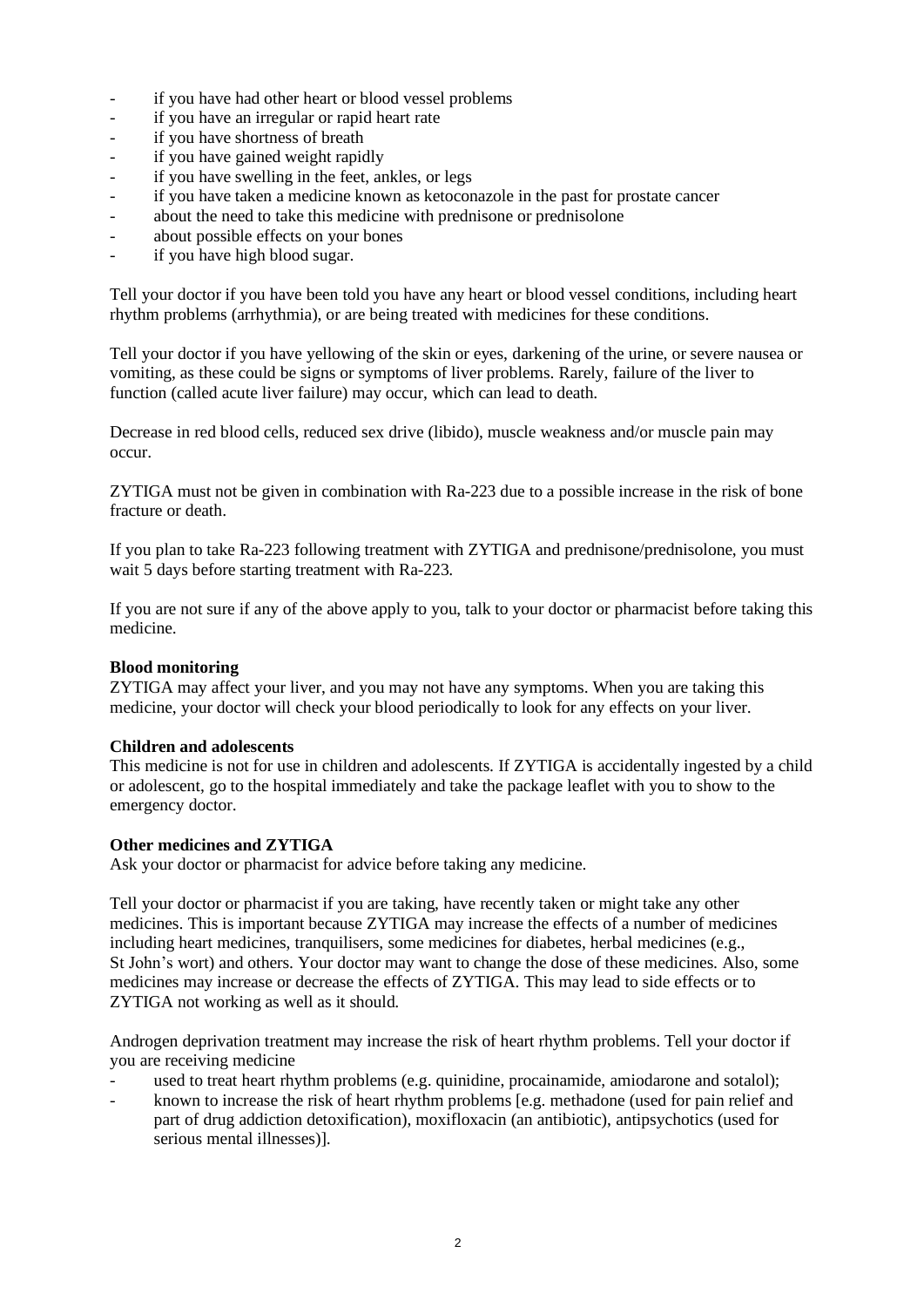Tell your doctor if you are taking any of the medicines listed above.

## **ZYTIGA with food**

- This medicine must not be taken with food (see section 3, "Taking this medicine").
- Taking ZYTIGA with food may cause side effects.

## **Pregnancy and breast-feeding**

#### **ZYTIGA is not for use in women.**

- **This medicine may cause harm to the unborn child if it is taken by women who are pregnant.**
- If you are having sex with a woman who can become pregnant, use a condom and another **effective birth control method.**
- If you are having sex with a pregnant woman, use a condom to protect the unborn child.

### **Driving and using machines**

This medicine is not likely to affect your being able to drive and use any tools or machines.

### **ZYTIGA contains lactose and sodium**

- ZYTIGA contains lactose. If you have been told by your doctor that you have an intolerance to some sugars, contact your doctor before taking this medicinal product.
- This medicine contains 27 mg sodium (main component of cooking/table salt) in a two tablet daily dose. This is equivalent to 1.35% of the recommended maximum daily dietary intake of sodium for an adult.

## **3. How to take ZYTIGA**

Always take this medicine exactly as your doctor has told you. Check with your doctor or pharmacist if you are not sure.

#### **How much to take**

The recommended dose is 1 000 mg (two tablets) once a day.

#### **Taking this medicine**

- Take this medicine by mouth.
- **Do not take ZYTIGA with food**. Taking ZYTIGA with food may cause more of the medicine to be absorbed by the body than is needed and this may cause side effects.
- Take ZYTIGA tablets as a single dose once daily on an empty stomach. ZYTIGA must be taken at least two hours after eating and food must not be eaten for at least one hour after taking ZYTIGA. (see section 2, "ZYTIGA with food").
- Swallow the tablets whole with water.
- Do not break the tablets.
- ZYTIGA is taken with a medicine called prednisone or prednisolone. Take the prednisone or prednisolone exactly as your doctor has told you.
- You need to take prednisone or prednisolone every day while you are taking ZYTIGA.
- The amount of prednisone or prednisolone you take may need to change if you have a medical emergency. Your doctor will tell you if you need to change the amount of prednisone or prednisolone you take. Do not stop taking prednisone or prednisolone unless your doctor tells you to.

Your doctor may also prescribe other medicines while you are taking ZYTIGA and prednisone or prednisolone.

## **If you take more ZYTIGA than you should**

If you take more than you should, talk to your doctor or go to a hospital immediately.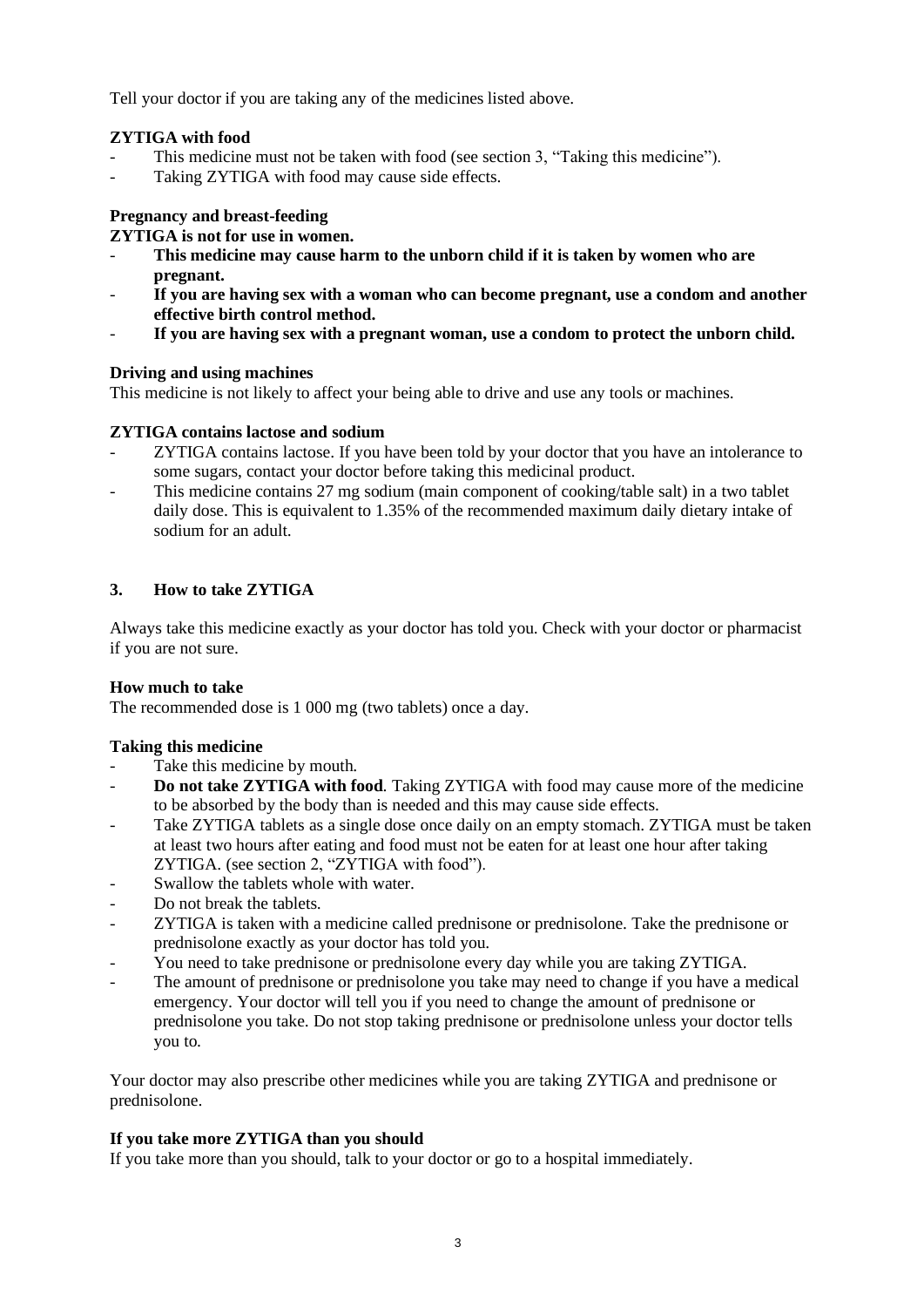## **If you forget to take ZYTIGA**

- If you forget to take ZYTIGA or prednisone or prednisolone, take your usual dose the following day.
- If you forget to take ZYTIGA or prednisone or prednisolone for more than one day, talk to your doctor without delay.

### **If you stop taking ZYTIGA**

Do not stop taking ZYTIGA or prednisone or prednisolone unless your doctor tells you to.

If you have any further questions on the use of this medicine, ask your doctor or pharmacist.

## **4. Possible side effects**

Like all medicines, this medicine can cause side effects, although not everybody gets them.

#### **Stop taking ZYTIGA and see a doctor immediately if you notice any of the following:**

Muscle weakness, muscle twitches or a pounding heart beat (palpitations). These may be signs that the level of potassium in your blood is low.

### **Other side effects include:**

**Very common** (may affect more than 1 in 10 people):

Fluid in your legs or feet, low blood potassium, liver function test increases, high blood pressure, urinary tract infection, diarrhoea.

**Common** (may affect up to 1 in 10 people):

High fat levels in your blood, chest pain, irregular heart beat (atrial fibrillation), heart failure, rapid heart rate, severe infections called sepsis, bone fractures, indigestion, blood in urine, rash.

**Uncommon** (may affect up to 1 in 100 people):

Adrenal gland problems (related to salt and water problems), abnormal heart rhythm (arrhythmia), muscle weakness and/or muscle pain

**Rare** (may affect up to 1 in 1 000 people):

Lung irritation (also called allergic alveolitis).

Failure of the liver to function (also called acute liver failure).

**Not known** (frequency cannot be estimated from the available data):

Heart attack, changes in ECG - electrocardiogram (QT prolongation), and serious allergic reactions with difficulty swallowing or breathing, swollen face, lips, tongue or throat, or an itchy rash.

Bone loss may occur in men treated for prostate cancer. ZYTIGA in combination with prednisone or prednisolone may increase bone loss.

## **Reporting of side effects**

If you get any side effects, talk to your doctor or pharmacist. This includes any possible side effects not listed in this leaflet. You can also report side effects directly via the Yellow Card Scheme at: [www.mhra.gov.uk/yellowcard](http://www.mhra.gov.uk/yellowcard) or search for MHRA Yellow Card in the Google Play or Apple App Store. By reporting side effects you can help provide more information on the safety of this medicine.

## **5. How to store ZYTIGA**

- Keep this medicine out of the sight and reach of children.
- Do not use this medicine after the expiry date which is stated on the carton, cardboard wallet, and the blister. The expiry date refers to the last day of that month.
- This medicinal product does not require any special storage conditions.
- Do not throw away any medicines via wastewater or household waste. Ask your pharmacist how to throw away medicines you no longer use. These measures will help to protect the environment.